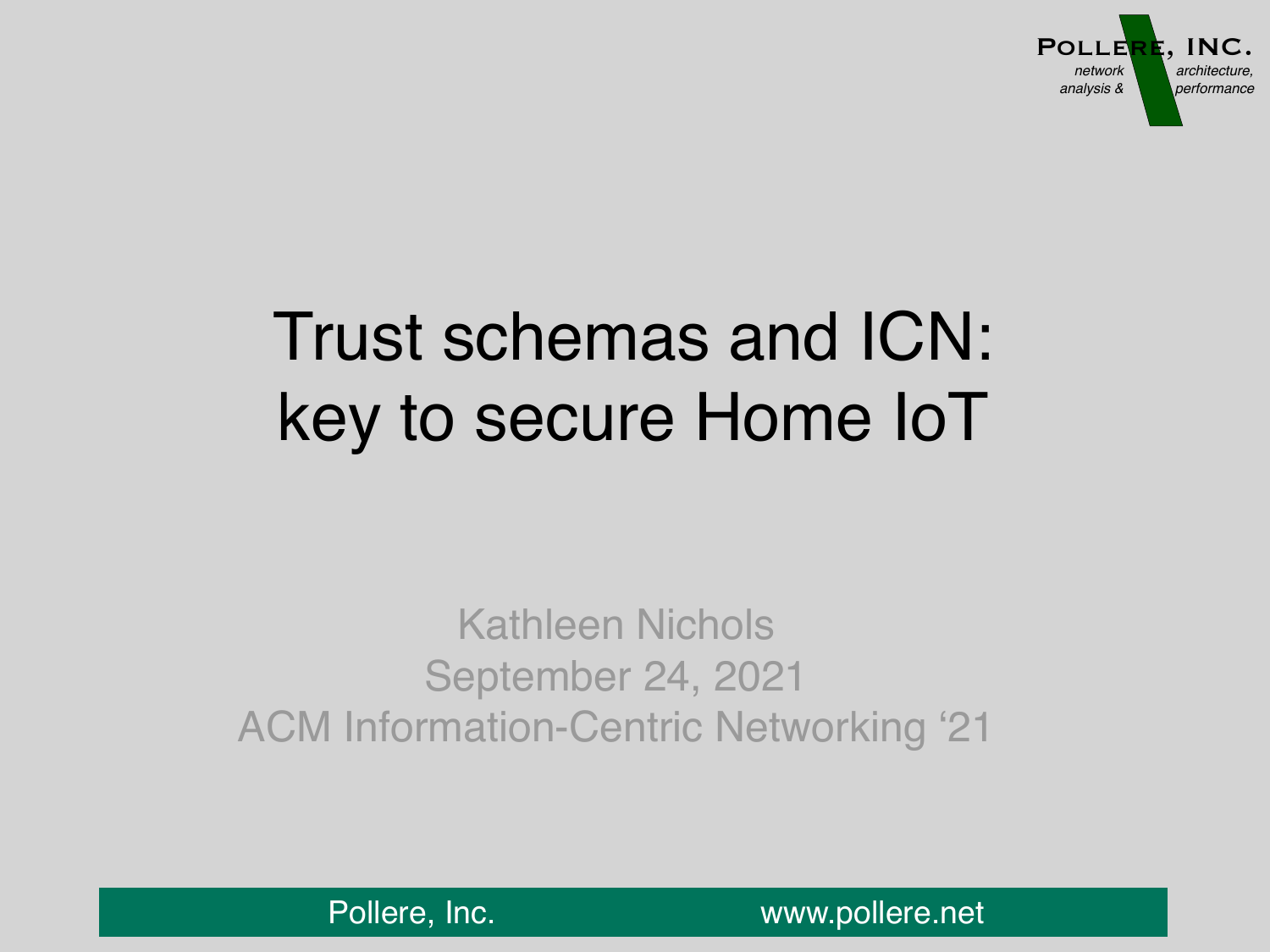## Trust schemas express rules for **who** gets to say **what** to **which**

- Identities are conferred through signing certificates with complete signing chains to give the **who**
- Strictly defined Data name structures linked to components of an identity's signing chain constrain **what** can be communicated
- Rules that link valid Data format to legal signers let recipients decide **which** communications to accept

For a particular *domain* where the rules and certificates apply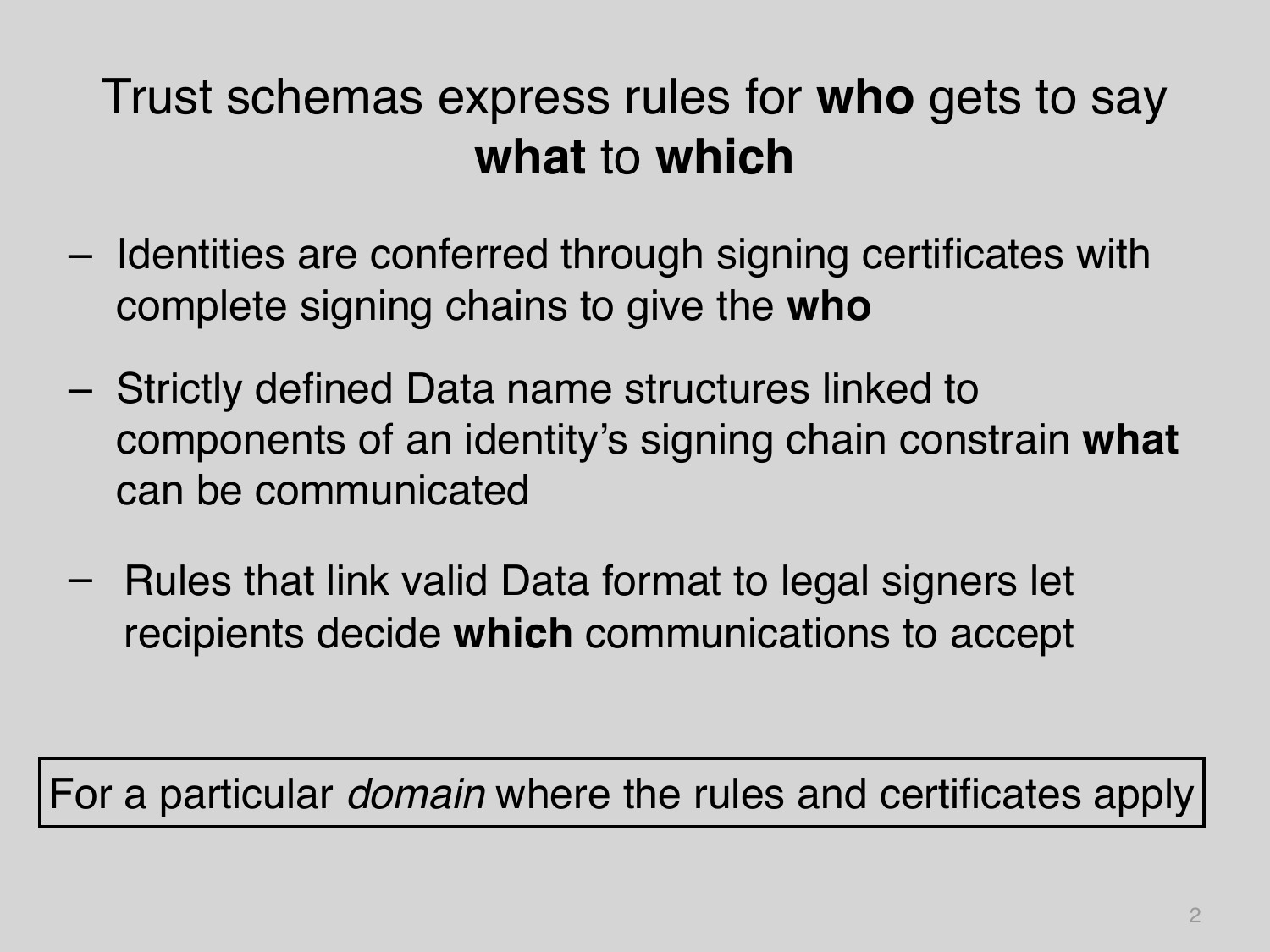Employ trust schemas like building plans that can be used as specifications to check for code compliance, to build, and for an inspector to validate compliance

This requires tools and methodology



Evolving tools, documentation, examples at https://github.com/pollere/DCT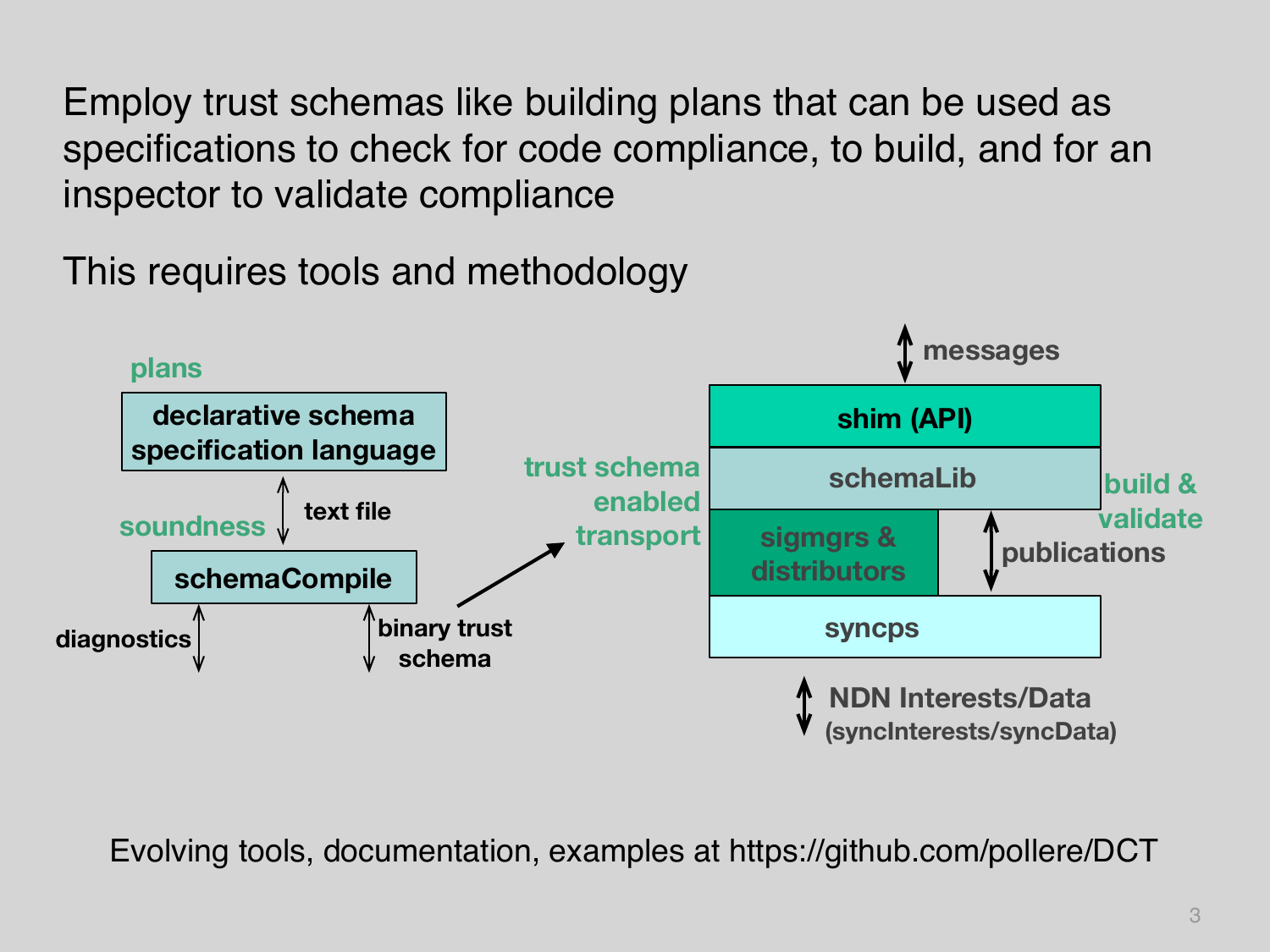#### **home IoT makes an attractive use case**

- well-specified communications for entities
- single administrative authority (single root of trust)

e.g., SmartThings *capabilities* represent the functions of devices, with *commands* to control device functions and *attributes* that represent the state or properties of a device [\(smartthings.com](http://smartthings.com))

commands and attributes define **what** a home IoT network will communicate and are defined in JSON schema, for example:

```
"attributes": { 
                                                            "colorTemperature": { 
                                                               "schema": { 
                                                                  "type": "object", 
                                                                 "properties": { 
                                                                     "value": { 
                                                                        "type": "integer", 
                                                                       "minimum": 1, 
                                                                        "maximum": 30000 },}, 
                                                                 "additionalProperties": false 
                                                               }, 
                                                               "required": [ 
                                                                  "value" ] } }
"commands": { 
    "setColorTemperature": { 
      "arguments": [ 
\overline{\phantom{a}} "name": "temperature", 
            "optional": false, 
            "schema": { 
                "type": "integer", 
                "minimum": 1, 
                "maximum": 30000 
            }}]}}
```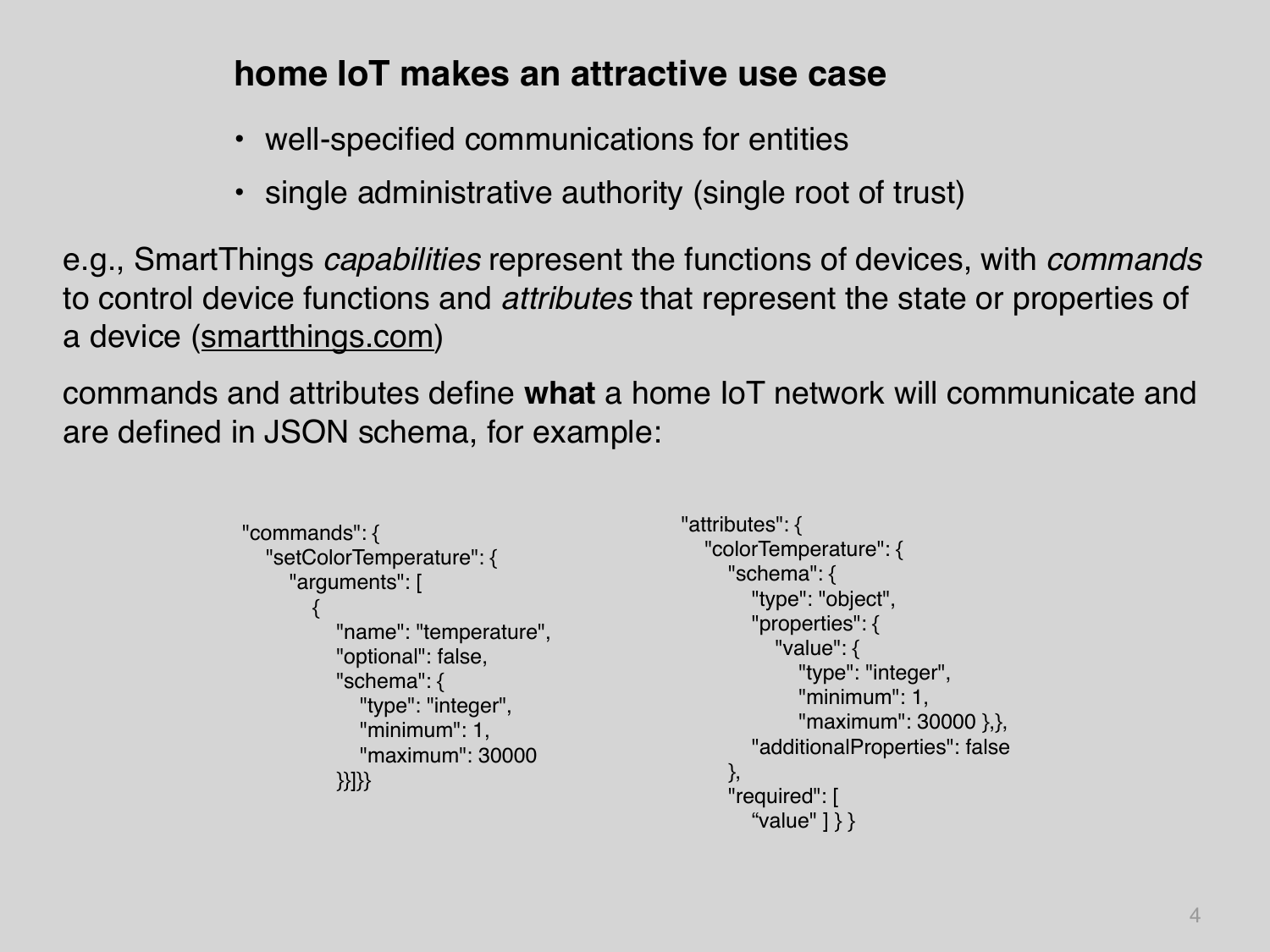#### **application communications determine publication names**



non-bold components specified by DCT/mbps conventions (see paper, GitHub)

- components that are completely determined by the trust schema from available certificates derive content from a component in a cert in the signing chain, e.g., *capability*. These have a leading "\_".
- components can specify a function that the builder calls at build-time, e.g., *origin* can be filled with sysId() call. These have a leading "\_".
- components that are supplied (from app through shim) at the time the pub is built, e.g., *topic*, do not have a leading "\_"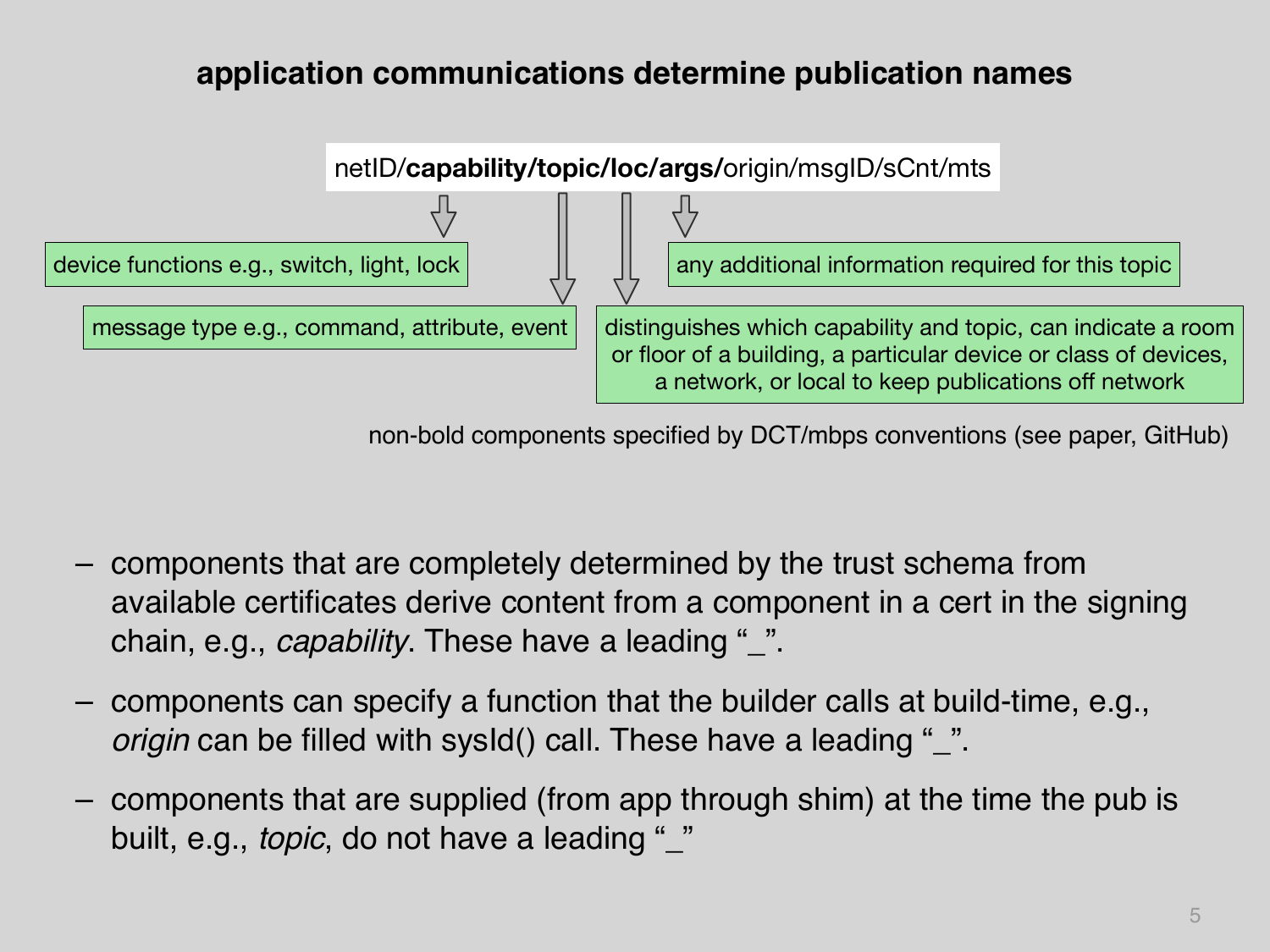#### write *dctIoT.trust* rules in terms of pubs and identities

```
net: "houseNet"
// Publication definition 
#Report: net/ cap/topic/ devId/args/ origin/mID/sCnt/mts & { origin: sysId()}
switchCert: capabilityCert & { cap: "switch"}
lightCert: capabilityCert & { cap: "light"}
lsState: #Report & { topic: "attribute", args: "on"|"off" } <= switchCert | lightCert 
lightEvent: #Report & { topic: "event", args: "on2off"|"off2on" } <= lightCert 
// For a paired by _devTag (e.g., "sink") switch and light 
#tagCommand: _net/cap/topic/_devTag/args/_origin/mID/sCnt/mts & { 
    topic: "command", origin: sysId() }
lightTagCmd: #tagCommand & { cap: "light", args: "on"|"off" } <= switchCert 
// A programatic command can go to any 'loc' 
#prgCommand: _net/cap/topic/loc/args/_origin/mID/sCnt/mts & { 
    topic: "command", origin: sysId() }
lightOwnCmd: #prgCommand & { cap: "light", args: "on"|"off"|"report"} <= ownerCert 
capabilityCert: net/ devTag/ cap/ keyinfo <= deviceCert
deviceCert: _net/_devType/_devId/_keyinfo <= configCert 
ownerCert: roleCert & { _role: "owner" } 
roleCert: net/ role/ roleId/ keyinfo <= netCert
configCert: net/"config"/confId/ keyinfo <= netCert
netCert: net/ keyinfo
// publication prefix and validator type 
#pubPrefix: _net 
#pubValidator: "EdDSA" 
// Prefix used for syncData (NDN Interest/Data) 
#wirePrefix: ndnprefix/ net & { ndnprefix: "localnet" }
#wireValidator: "AEAD" 
// components are KEY, keyID, issuerID, and version 
_keyinfo: "KEY"/_/"dct"/_
```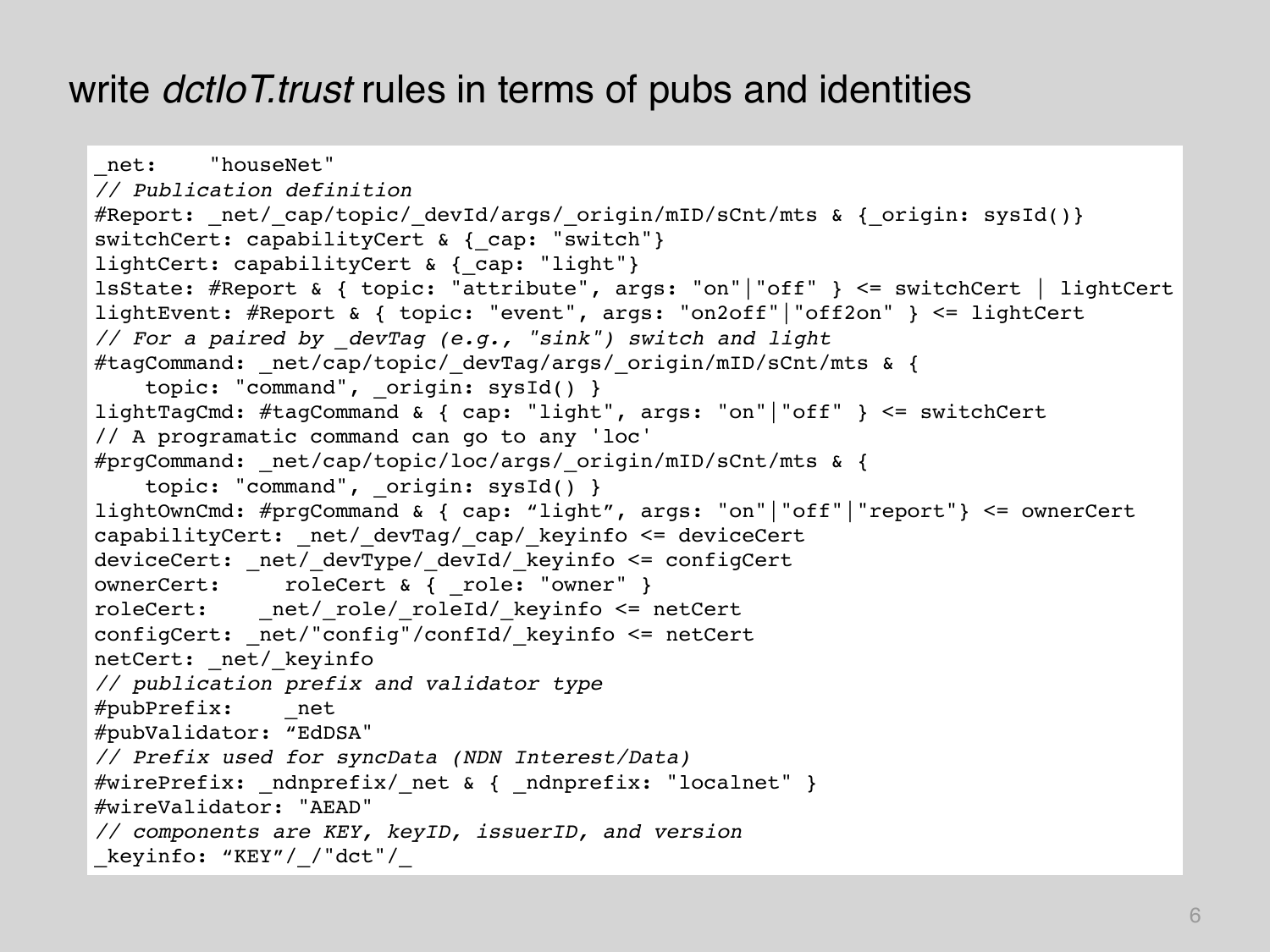

#### schemaCompile output for dctIoT.trust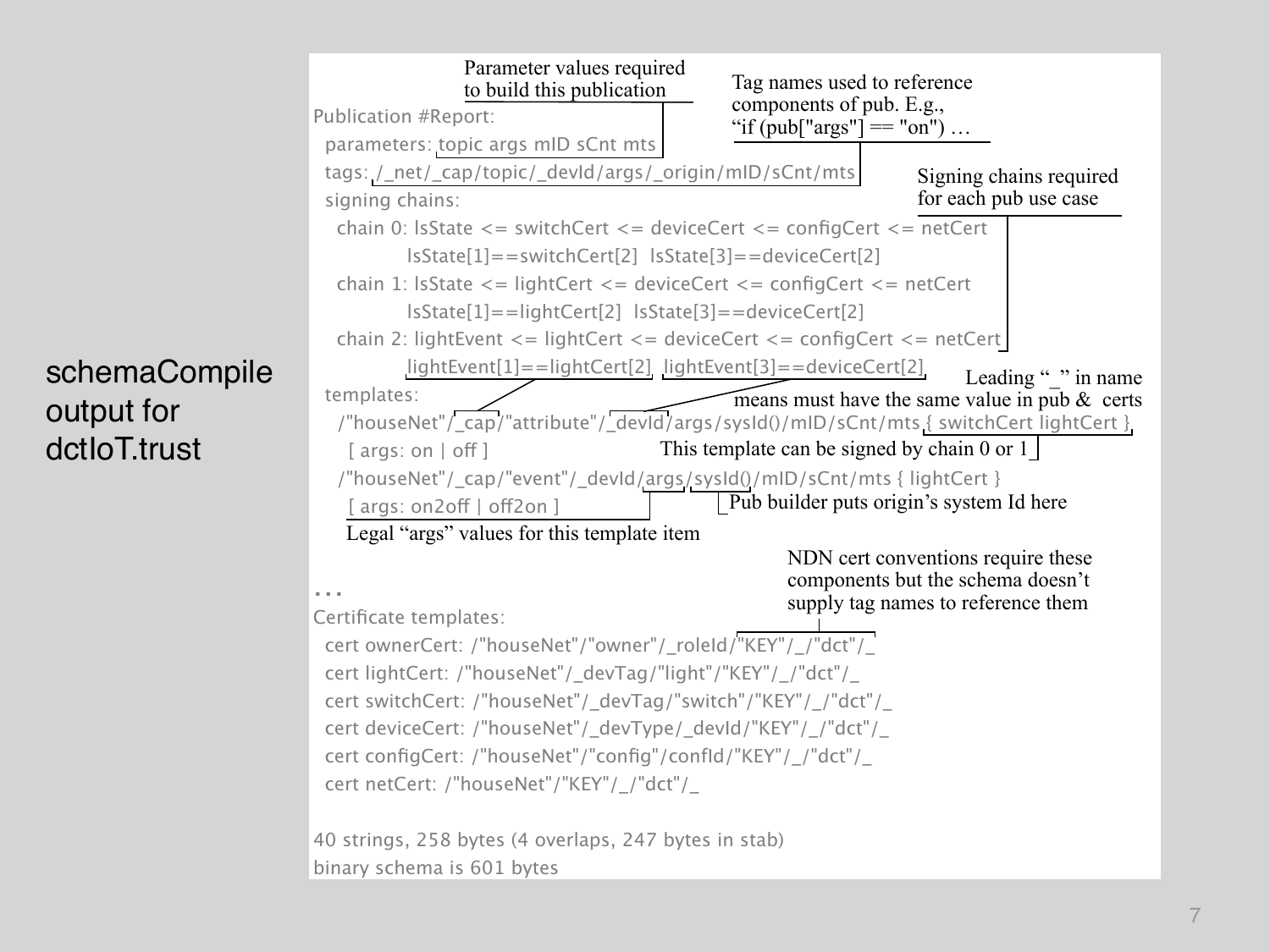### **next, use trust schema to create a** *trust zone*

- the trust schema specifies the format of communications and signing certificates with signing chains that terminate in the same trust anchor
- entities that use the same trust schema and have associated legal signing certificates form a trust zone that remains secure without the need for physical network isolation
- DCT provides some utilities to help with this:

| make a local trust anchor:  | make cert -s EdDSA -o house.root houseNet                        |
|-----------------------------|------------------------------------------------------------------|
| make a binary trust schema: | schemaCompile -o dcIoT.scm dctIoT.trust                          |
| make a trust schema cert:   | schema cert -o dctIoT.schema dctIoT.scm house.root               |
| make a role cert:           | make cert -s EdDSA -o alice.cert houseNet/owner/alice house.root |
| make an identity bundle:    | make bundle -o alice.bundle house.root dctIoT.schema +alice.cert |

– The *alice* bundle has three certificates and includes her private signing key

start *app* from command line: %app alice.bundle

– Now alice can join the trust zone!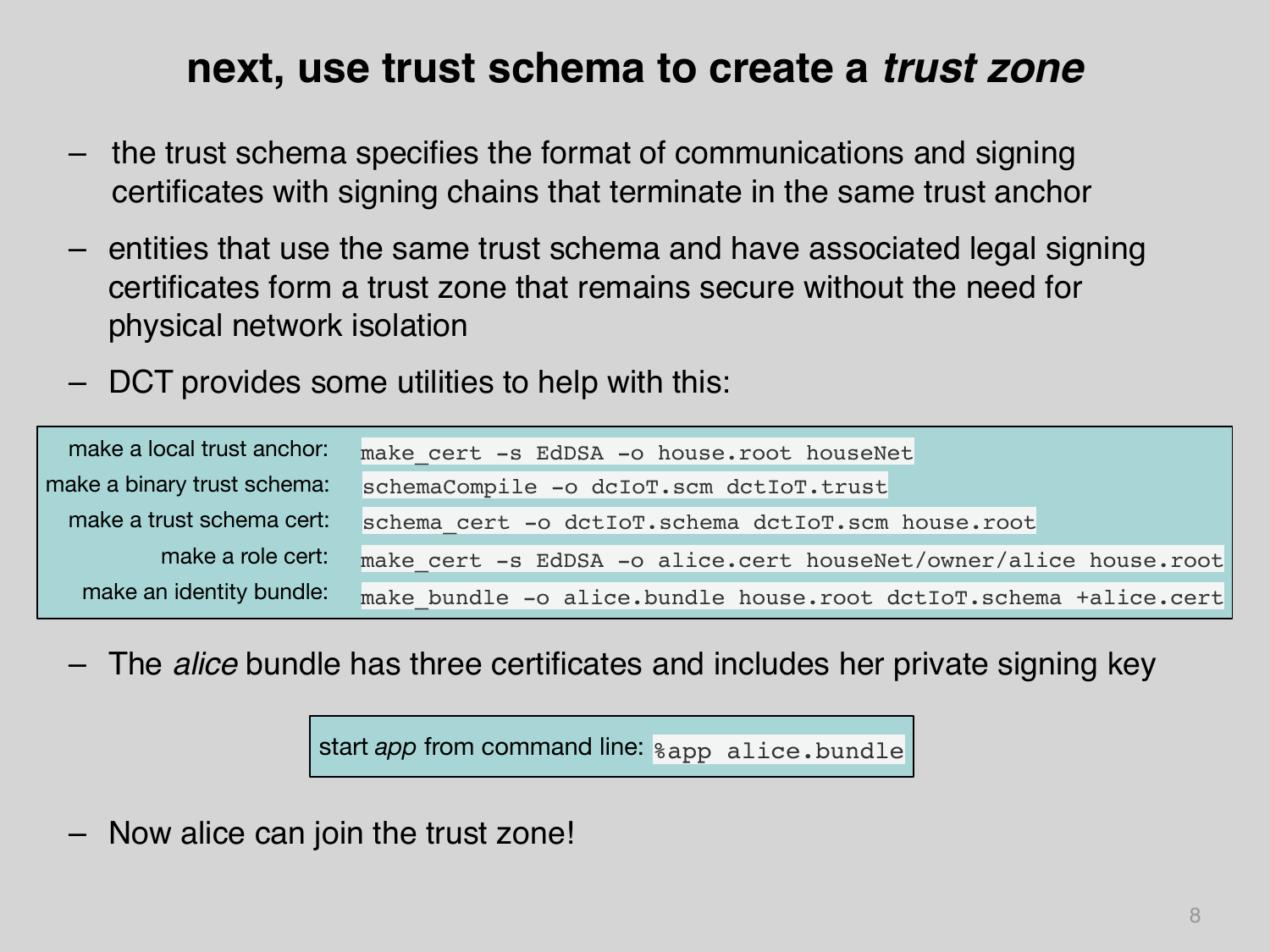## **alice's app connects to the trust zone**

- app pubs will handled through a syncps collection houseNet/pubs
- but first a related collection, houseNet/certs, is used by a signing certificate *distributor* to make sure the other apps have all the certs in this app's signing chain and it has theirs
- if the schema requires content privacy (AEAD symmetric encryption), collection houseNet/key is used by a group key distributor to elect a key maker then distribute the ephemeral shared secret key to all holders of a valid signing cert (new entities are added as their signing cert is published)

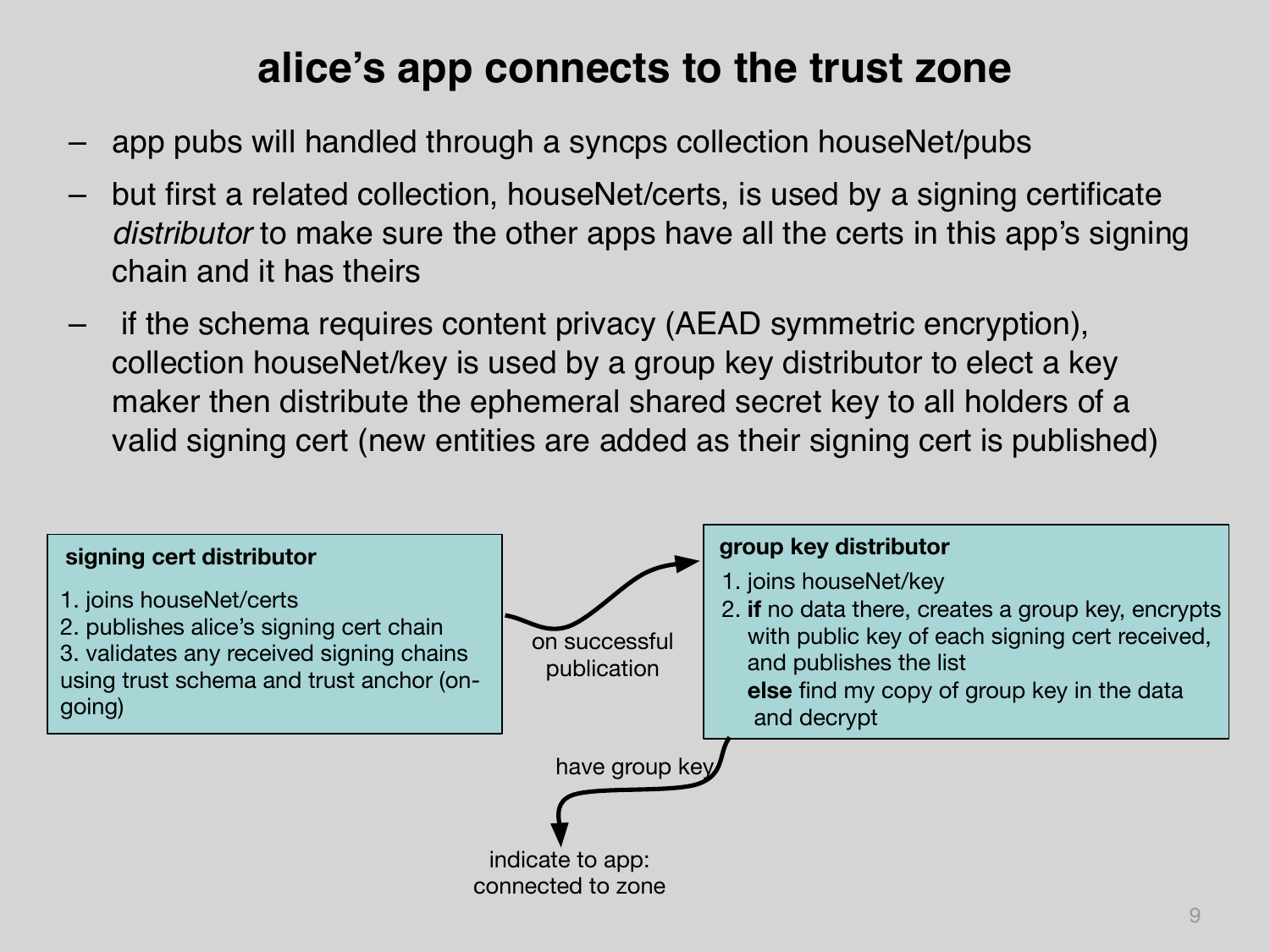## **of note**

- **alice** has no a priori knowledge of other entities in the the trust zone nor they of her
- application has no interaction with the certificate and key distribution; these are invoked by *schemaLib* methods based on the *sigmgrs* selected
- if AEAD is specified, a syncData packet in the pub collection is discarded if it isn't AEAD signed with a known key
- if EdDSA is specified
	- for "wire", a syncData packet in the pub is discarded if it isn't EdDSA signed by a known signer
	- for pub, the publication is discarded if it isn't EdDSA signed by a known signer (cryptographic validation) or if the signer's chain isn't consistent with the publication's name according to the schema ("structural" validation)